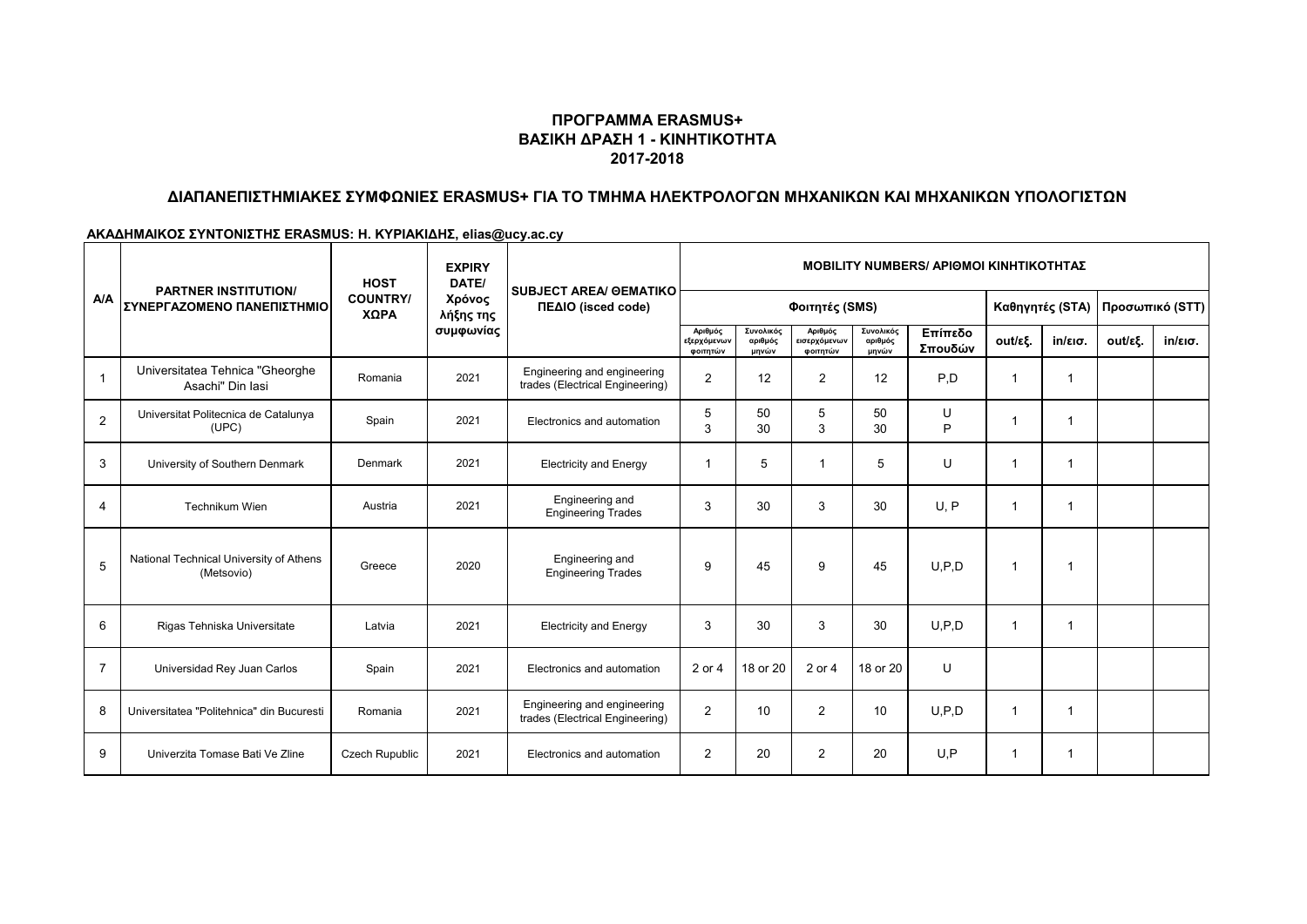### **ΠΡΟΓΡΑΜΜΑ ERASMUS+ ΒΑΣΙΚΗ ΔΡΑΣΗ 1 - ΚΙΝΗΤΙΚΟΤΗΤΑ 2017-2018**

# **ΔΙΑΠΑΝΕΠΙΣΤΗΜΙΑΚΕΣ ΣΥΜΦΩΝΙΕΣ ERASMUS+ ΓΙΑ ΤΟ ΤΜΗΜΑ ΗΛΕΚΤΡΟΛΟΓΩΝ ΜΗΧΑΝΙΚΩΝ ΚΑΙ ΜΗΧΑΝΙΚΩΝ ΥΠΟΛΟΓΙΣΤΩΝ**

**ΑΚΑΔΗΜΑΙΚΟΣ ΣΥΝΤΟΝΙΣΤΗΣ ERASMUS: Η. ΚΥΡΙΑΚΙΔΗΣ, elias@ucy.ac.cy**

| <b>A/A</b> | <b>PARTNER INSTITUTION/</b><br>ΣΥΝΕΡΓΑΖΟΜΕΝΟ ΠΑΝΕΠΙΣΤΗΜΙΟ   | <b>HOST</b>             | <b>EXPIRY</b><br>DATE/<br>Χρόνος<br>λήξης της<br>συμφωνίας | <b>SUBJECT AREA/ GEMATIKO</b><br>ΠΕΔΙΟ (isced code)                      | <b>ΜΟΒΙLITY NUMBERS/ ΑΡΙΘΜΟΙ ΚΙΝΗΤΙΚΟΤΗΤΑΣ</b> |                               |                                     |                               |                    |                  |                   |                 |                               |
|------------|-------------------------------------------------------------|-------------------------|------------------------------------------------------------|--------------------------------------------------------------------------|------------------------------------------------|-------------------------------|-------------------------------------|-------------------------------|--------------------|------------------|-------------------|-----------------|-------------------------------|
|            |                                                             | <b>COUNTRY/</b><br>ΧΩΡΑ |                                                            |                                                                          | Φοιτητές (SMS)                                 |                               |                                     |                               |                    | Καθηγητές (STA)  |                   | Προσωπικό (STT) |                               |
|            |                                                             |                         |                                                            |                                                                          | Αριθμός<br>εξερχόμενων<br>φοιτητών             | Συνολικός<br>αριθμός<br>μηνών | Αριθμός<br>εισερχόμενων<br>φοιτητών | Συνολικός<br>αριθμός<br>μηνών | Επίπεδο<br>Σπουδών | out/εξ.          | $in/\epsilon$ ισ. | out/εξ.         | $in/\epsilon$ <sub>10</sub> . |
| 10         | Universitat Politecnica de Catalunya -<br><b>ETSEIB</b>     | Spain                   | 2021                                                       | Engineering and<br><b>Engineering Trades (Electrical</b><br>Engineering) | 2                                              | 12                            | $\overline{2}$                      | 12                            | U.P                | -1               | 1                 |                 |                               |
| 11         | Universite d Orleans                                        | France                  | 2021                                                       | Eco technology in Electronics and<br>Optics                              | $1$ or $2$                                     | 9                             | 1 or 2                              | 9                             | U.P.D              | -1               | $\mathbf{1}$      |                 |                               |
| 12         | Technological Education Institution of<br>Western Macedonia | Greece                  | 2021                                                       | Engineering and<br><b>Engineering Trades (Electrical</b><br>Engineering) | 3                                              | 15                            | 3                                   | 15                            | U.P.D              | -1               | $\mathbf{1}$      |                 |                               |
| 13         | University of Thessaly                                      | Greece                  | 2020                                                       | <b>Computer Science</b>                                                  | $\overline{2}$                                 | 10                            | $\overline{2}$                      | 10                            | U                  | -1               |                   |                 |                               |
| 14         | Universidad de A Coruna                                     | Spain                   | 2021                                                       | <b>Electricity and Energy</b>                                            | 3                                              | 30                            | 3                                   | 30                            | U                  |                  | 1                 |                 |                               |
| 15         | University of Rijeka                                        | Croatia                 | 2021                                                       | <b>Electricity and Energy</b>                                            | 2                                              | 10                            | $\overline{2}$                      | 10                            | P.D                | -1               | -1                |                 |                               |
| 16         | Aristotle University of Thessaloniki                        | Greece                  | 2020                                                       | Engineering and<br><b>Engineering Trades (Computing)</b>                 | 2                                              | 12                            | $\overline{2}$                      | 12                            | U.P.D              | $\overline{1}$   | -1                |                 |                               |
| 17         | Politecnico di Torino                                       | Italy                   | 2021                                                       | Electronics and automation                                               | 3                                              | 18                            | 3                                   | 18                            | P, D               | to be<br>defined | to be<br>defined  |                 |                               |
| 18         | Universita Campus Bio-Medico di Roma                        | Italy                   | 2021                                                       | Electronics and automation                                               | 3                                              | 18                            | 3                                   | 18                            | U, P, D            | $\overline{1}$   | $\mathbf{1}$      |                 |                               |
| 19         | Fontys University of Applied Sciences                       | Netherlands             | 2021                                                       | Electronics and automation                                               | 3                                              | 15                            | 3                                   | 15                            | U                  | $\overline{1}$   | $\mathbf{1}$      |                 |                               |